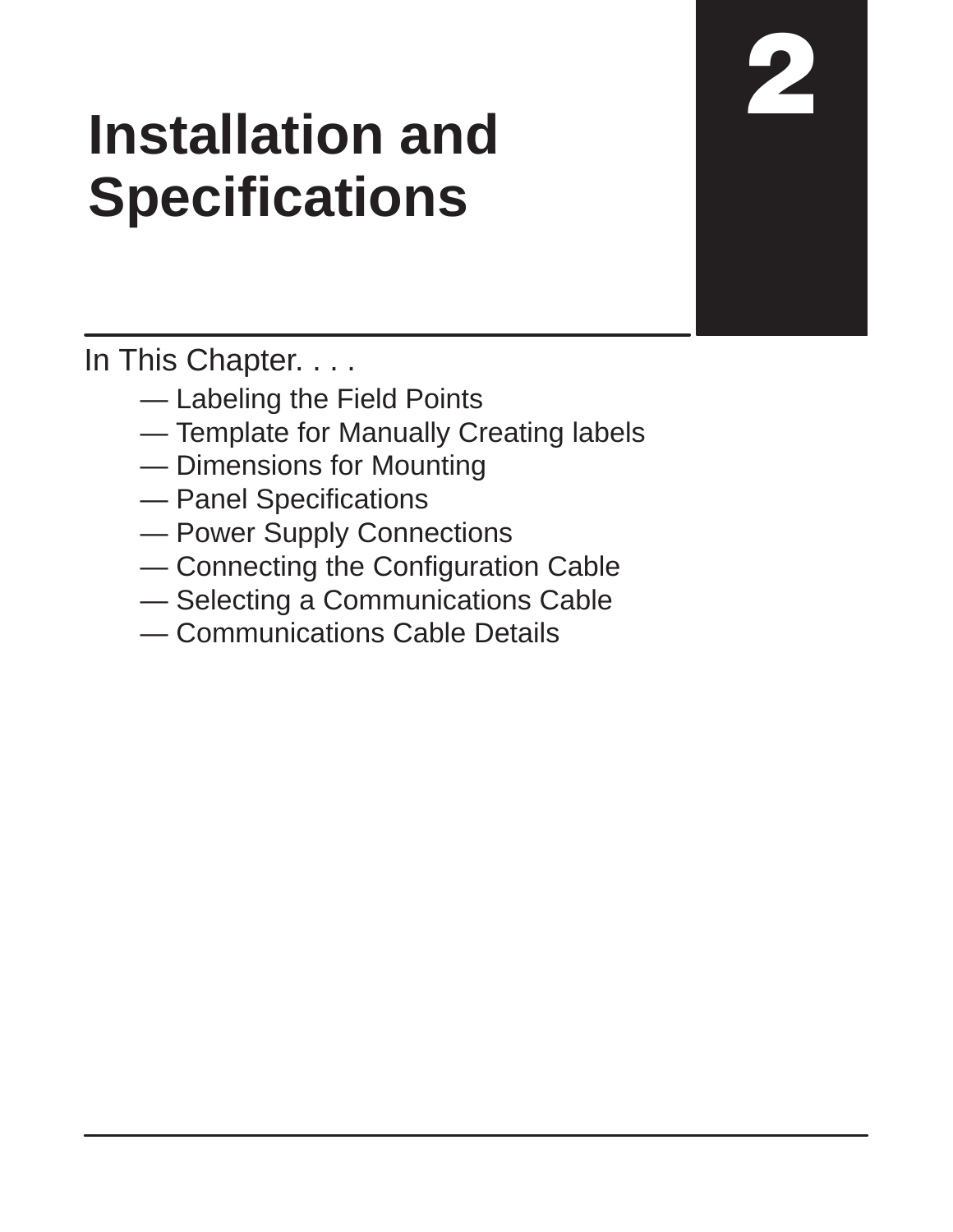**Labeling the Field Points**

**2–2**

Labeling the OP–414 panel is a relatively simple process that involves removing the bezel and sliding a label transparency into a pocket in the panel overlay. The transparent film can be purchased from almost any office supply store in standard 8-1/2" x 11" sheets. It is designed to run through a copy machine or laser printer.



**Creating the Labels**

The easiest way to create labels is to use the built-in label making function of the OP–WINEDIT configuration software. This is the preferred method and is shown next. The labels can also be created manually using the template shown on page NO TAG. Here are some ways of manually creating labels:

- Use a computer graphics program and a laser printer to create the transparency directly, or print the labels on paper and photocopy them to a transparency sheet.
- Use press-on letters on a transparency sheet.
- $\bullet$  Use a typewriter or lettering machine, or use press-on letters to create labels on a paper sheet, then photocopy the paper sheet onto a transparency sheet.

**Creating Labels Using OP–WINEDIT**

Making labels using the OP–WINEDIT configuration software is easy (see Chapter 4 for information on loading and using OP–WINEDIT). After loading OP–WINEDIT, follow these steps:



1. Open OP–WINEDIT and select **New System.**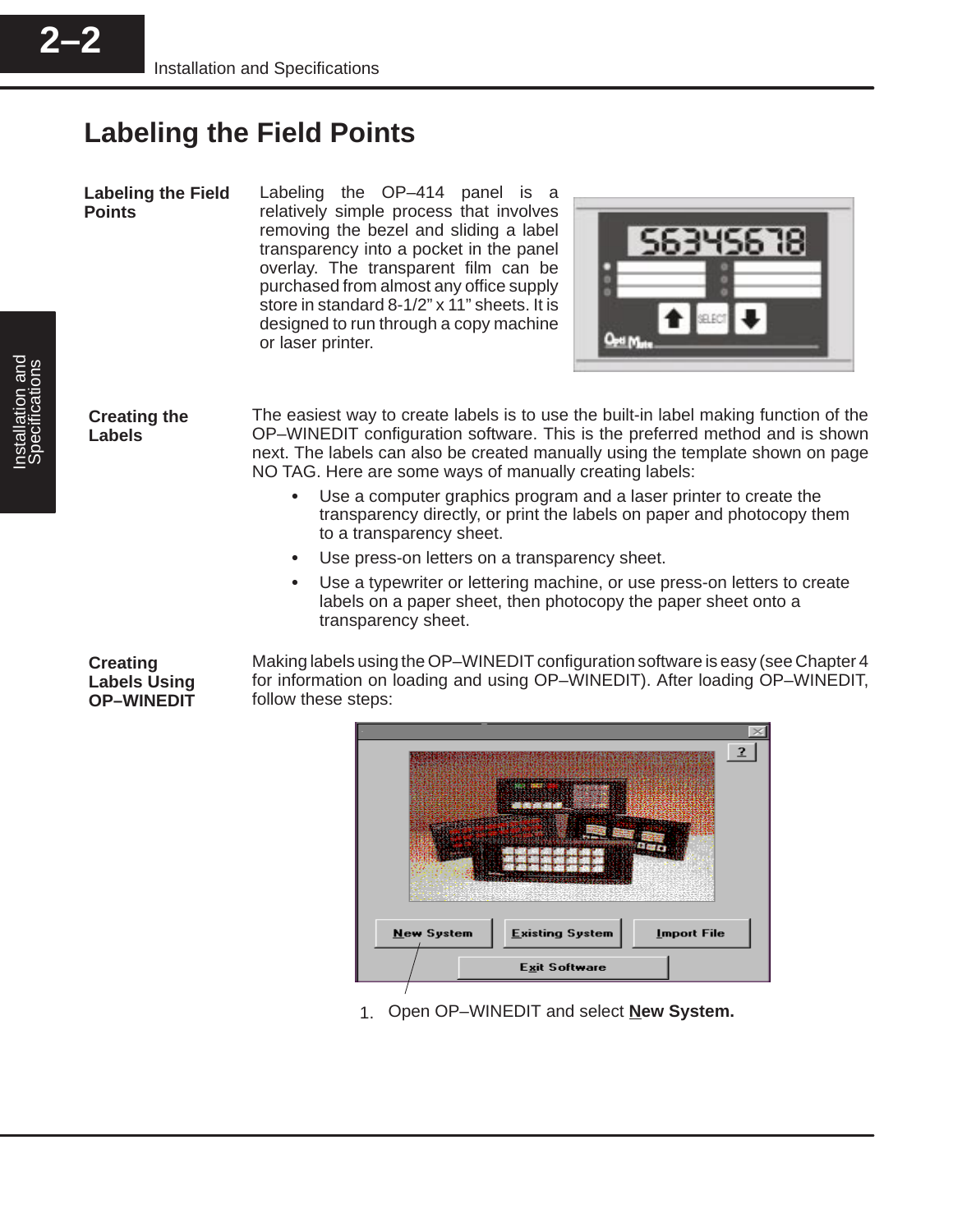

2. Select **OP–414**, and **Configure Panel.**

| <b>OP414 Configuration</b>                                                                                                            |            |                                            |            | $\vert x \vert$                 |  |  |
|---------------------------------------------------------------------------------------------------------------------------------------|------------|--------------------------------------------|------------|---------------------------------|--|--|
| Panel:                                                                                                                                |            | Panel<br>Address: 0                        |            | <b>Close</b>                    |  |  |
| <b>Optimete</b>                                                                                                                       |            | <b>PLC Base</b><br>Register Address: V2000 |            | <b>Labels</b><br>Write to Panel |  |  |
|                                                                                                                                       |            | <b>Eorce Option</b>                        | п          |                                 |  |  |
| <b>Configure Field Points:</b>                                                                                                        |            |                                            |            |                                 |  |  |
| To modify a field point, type the point number in the box below<br>or select the point from the list, then press the 'Modify' button. |            |                                            |            |                                 |  |  |
| Modify<br><b>Configure Field Point#:</b>                                                                                              |            |                                            |            |                                 |  |  |
| Point<br>Type                                                                                                                         | Format     | <b>Digits</b>                              | Range      |                                 |  |  |
| <b>Setpoint</b><br>1:                                                                                                                 | <b>BCD</b> | Q                                          | 0-99999999 |                                 |  |  |
| 2:<br>Setpoint                                                                                                                        | BCD        | Λ                                          | 0-99999999 |                                 |  |  |
| 3:<br>Setpoint                                                                                                                        | BCD        | п                                          | 0-99999999 |                                 |  |  |
| 4:<br>Setpoint                                                                                                                        | BCD        |                                            | 0-99999999 |                                 |  |  |
| 5:<br>Setpoint                                                                                                                        | BCD        |                                            | 0-99999999 |                                 |  |  |
| 6:<br>Setpoint                                                                                                                        | BCØ        | П                                          | 0-99999999 |                                 |  |  |

3. Select **Labels.**

| OP414 Label Template |        |
|----------------------|--------|
| Print                | 0K     |
|                      | Cancel |
| <b>Field Points:</b> |        |
|                      |        |
|                      |        |
|                      |        |

The OP–414 Label Template appears. Type in the label text for all 4.six Field Points. Press **OK** to save the labels.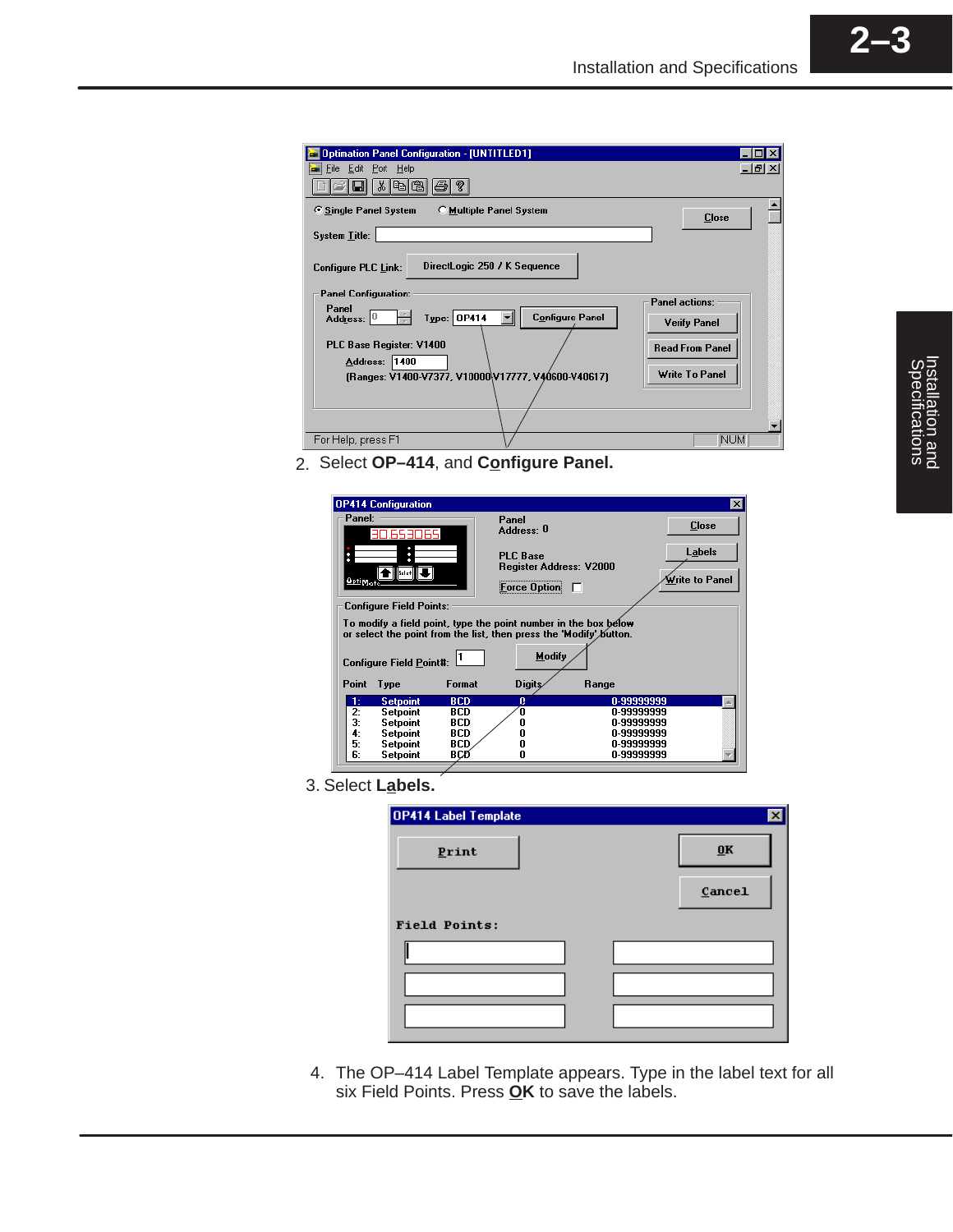

Remove the bezel from the module by unsnapping the four plastic tabs which hold the bezel to the module frame. Locate the pocket, and carefully slide the labels into place. Re-attach the bezel by snapping the bezel onto the case.

#### **Template for Manually Creating Labels**



**2–4**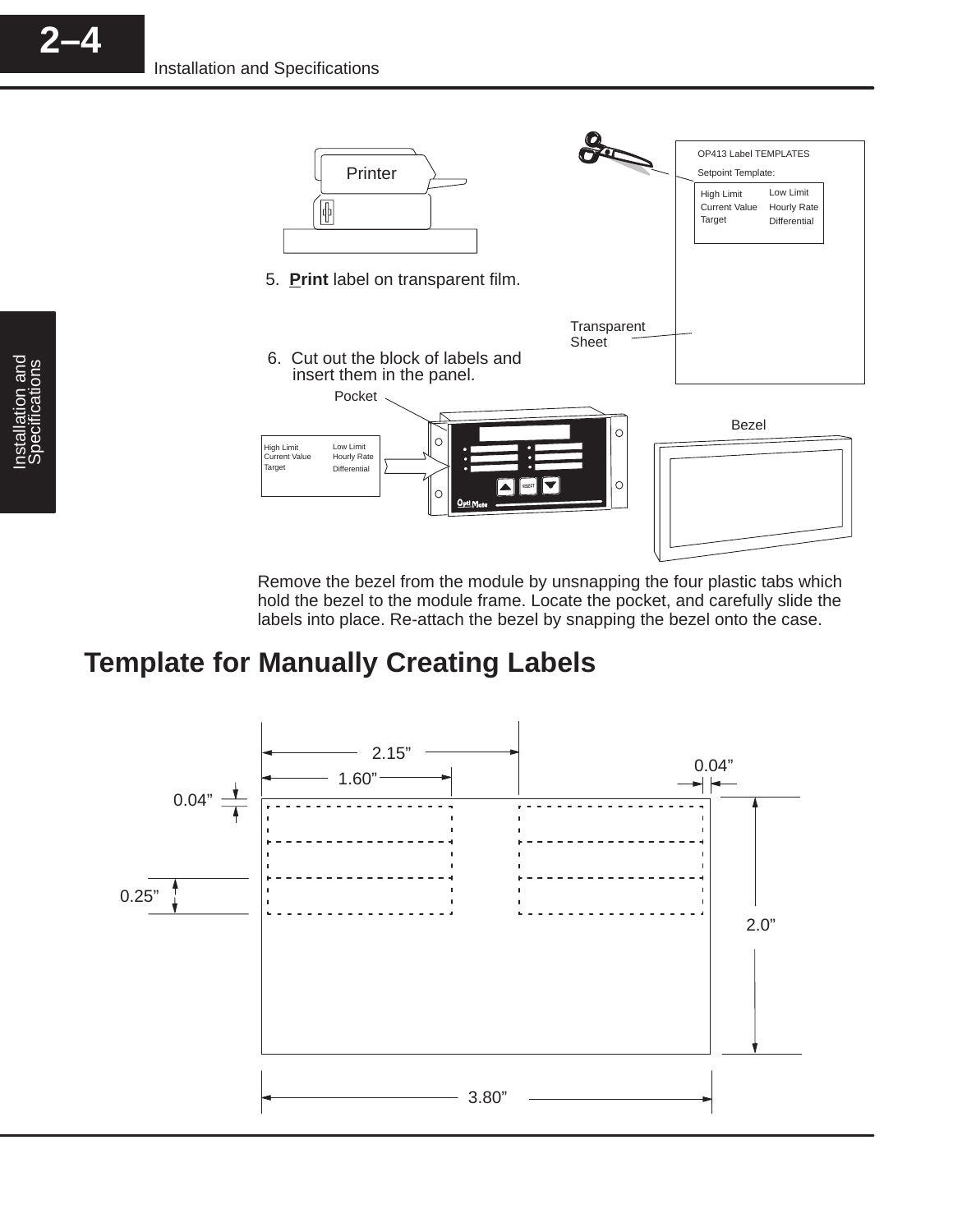### **Dimensions for Mounting**

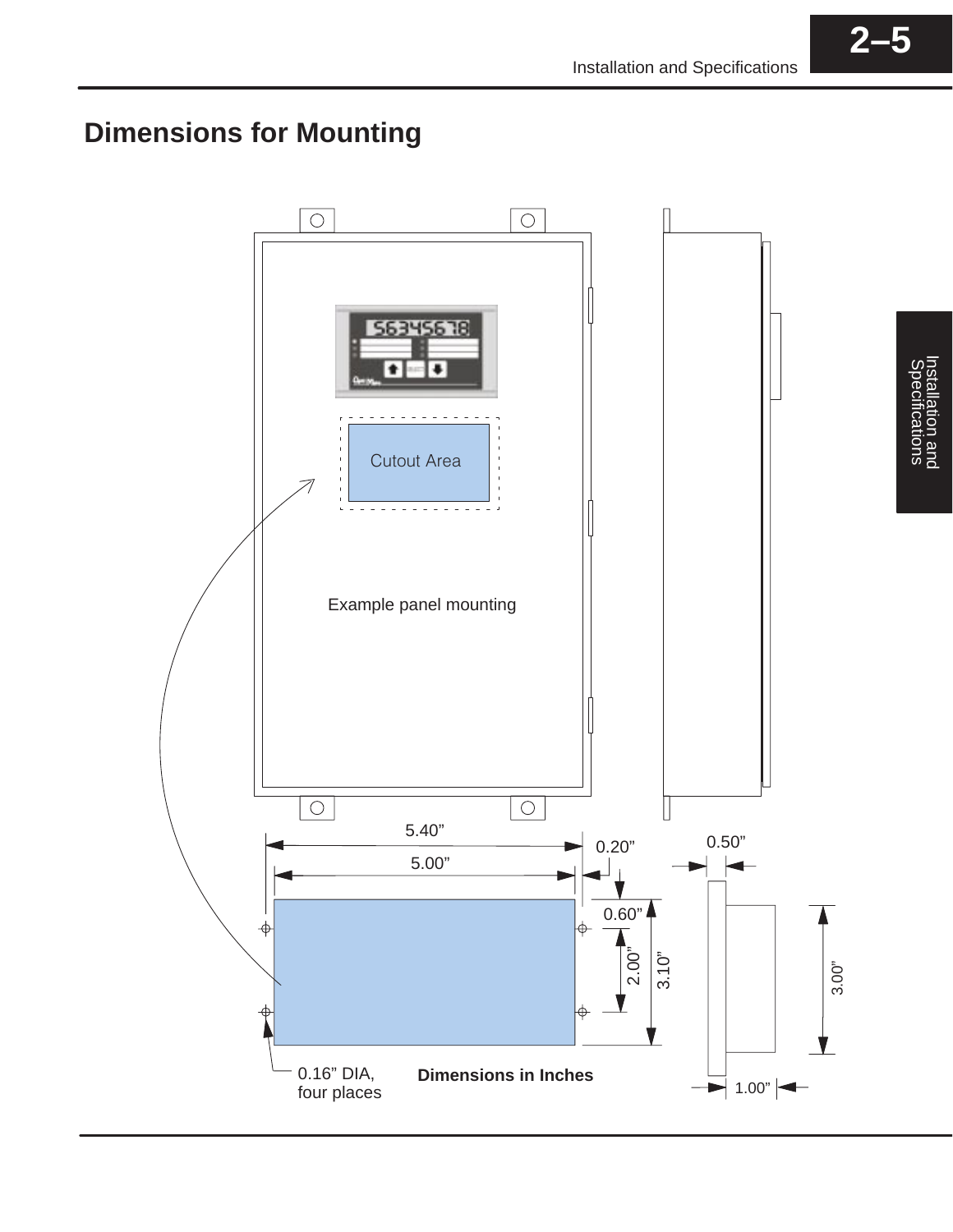## **Panel Specifications**

| <b>Physical</b>       |                                                |                                                                                                                                                         |
|-----------------------|------------------------------------------------|---------------------------------------------------------------------------------------------------------------------------------------------------------|
| <b>Specifications</b> |                                                |                                                                                                                                                         |
|                       | Panel Fasteners  Four 6x32 threaded studs      |                                                                                                                                                         |
|                       |                                                |                                                                                                                                                         |
|                       |                                                |                                                                                                                                                         |
|                       |                                                |                                                                                                                                                         |
| <b>Environmental</b>  |                                                |                                                                                                                                                         |
| <b>Specifications</b> |                                                |                                                                                                                                                         |
|                       | Storage Temperature  -20° to 70° C             |                                                                                                                                                         |
|                       |                                                |                                                                                                                                                         |
|                       | Air Composition  No corrosive gases permitted  |                                                                                                                                                         |
| <b>Operating</b>      |                                                |                                                                                                                                                         |
| <b>Specifications</b> |                                                |                                                                                                                                                         |
|                       |                                                | (Power On surge of 0.35 A for 1 ms max.)                                                                                                                |
|                       | Power Connector  Three terminal DC power plug, |                                                                                                                                                         |
|                       |                                                | center negative                                                                                                                                         |
|                       | Power Supply                                   | +5 VDC external power supply required<br>for configuration on all panels; required<br>for operation on all PLCs except DL05,<br>DL105, DL205 and DL405. |
|                       | Minimum/Maximum Supply Voltage  +5 VDC only    |                                                                                                                                                         |
|                       |                                                |                                                                                                                                                         |
|                       | Communication Link  RS-232                     | 4800 to 19200 baud                                                                                                                                      |
|                       |                                                | 6-pin RJ12 phone jack type connector                                                                                                                    |

**2–6**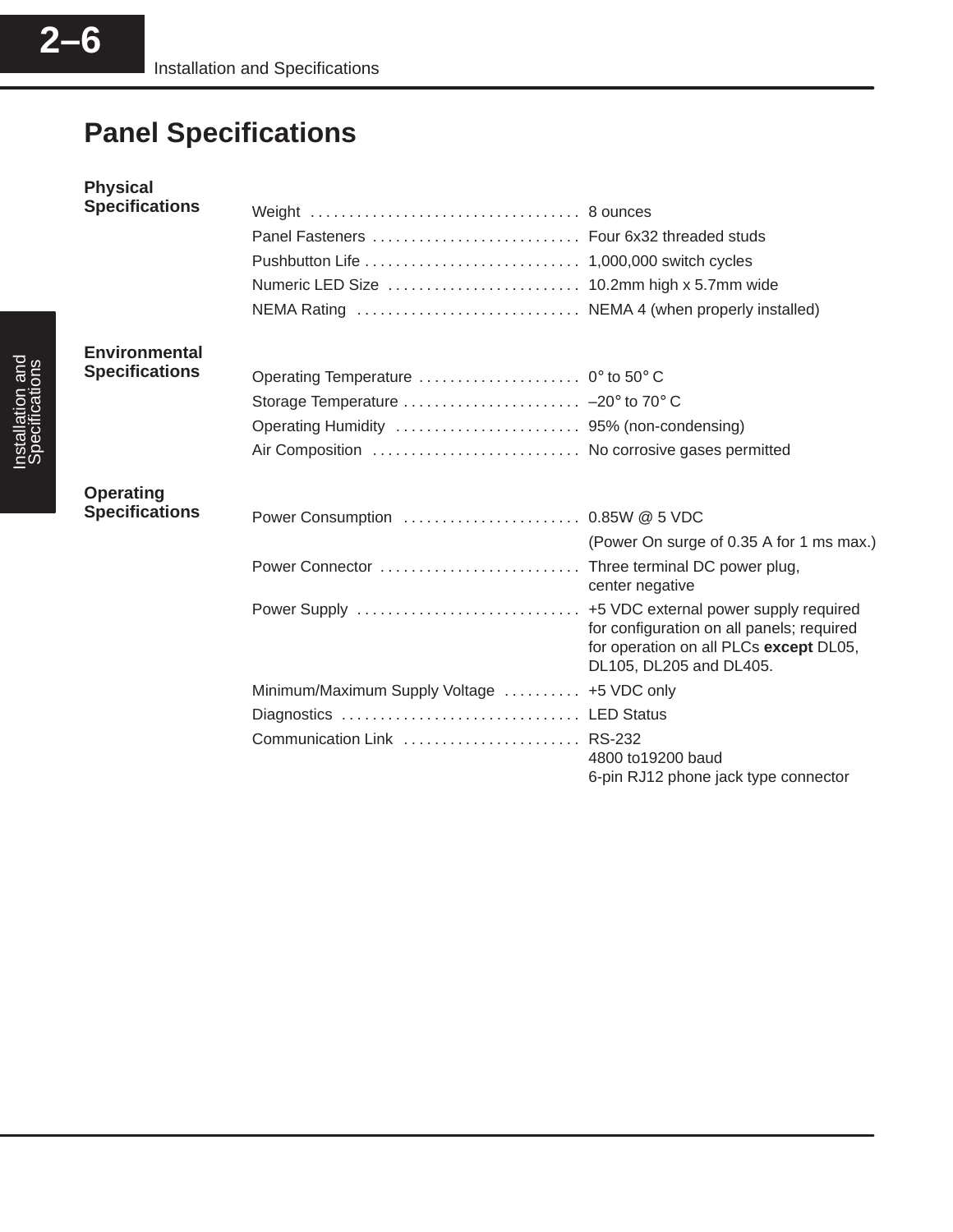#### **Power Supply Connections**

OP400 series panels require +5 VDC input power. An optional 5 VDC external power supply that plugs into a standard 120 VAC receptacle is available (part no. OP–PS400). This power supply (or equivalent) is required for configuring your panel. It is also required for operation **unless** you are using a DL05, DL105, DL205 or DL405 PLC; these products supply 5VDC through the communications cable. All other PLCs, including DL305 and Allen-Bradley 5/03, 5/04 and Micrologix, require the use of an external 5VDC power supply during operation.

**NOTE:** Only use a 5 VDC power supply that has a **center negative** DC power jack.

**Configuration:** 5 VDC Power Supply Required For Configuring **All** 400 series panels

5 VDC Power Supply (Part No. OP–PS400)





**Operation Using a DL05, DL105, DL205, or Top Port of DL405 CPU:** 5 VDC Power Supply Not Required

OP–CCBL Configuration Cable

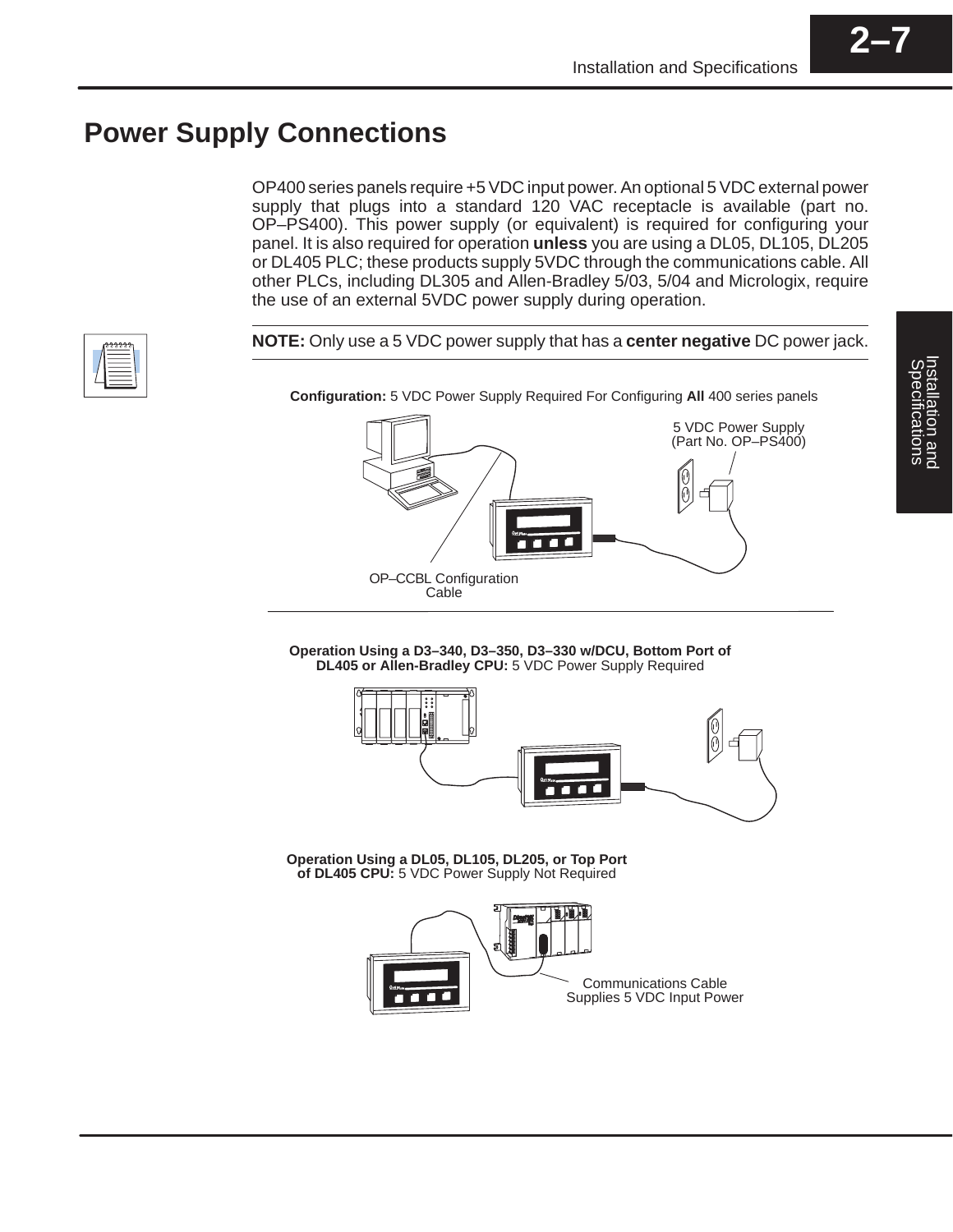

#### **Connecting the Configuration Cable**

#### **Configuration Cable**

You will need two cables to use your OP-panel: A configuration cable (part number OP–CCBL) and a communications cable. Connect the configuration cable between the serial port on the rear of the OP-panel and the serial port of the personal computer. The panel may then be configured using the OP–WINEDIT configuration software. The figure below shows configuration cable connectors and wiring specifications. The wiring diagram refers to the cable connectors, not the communication ports. This cable is disconnected after configuration.

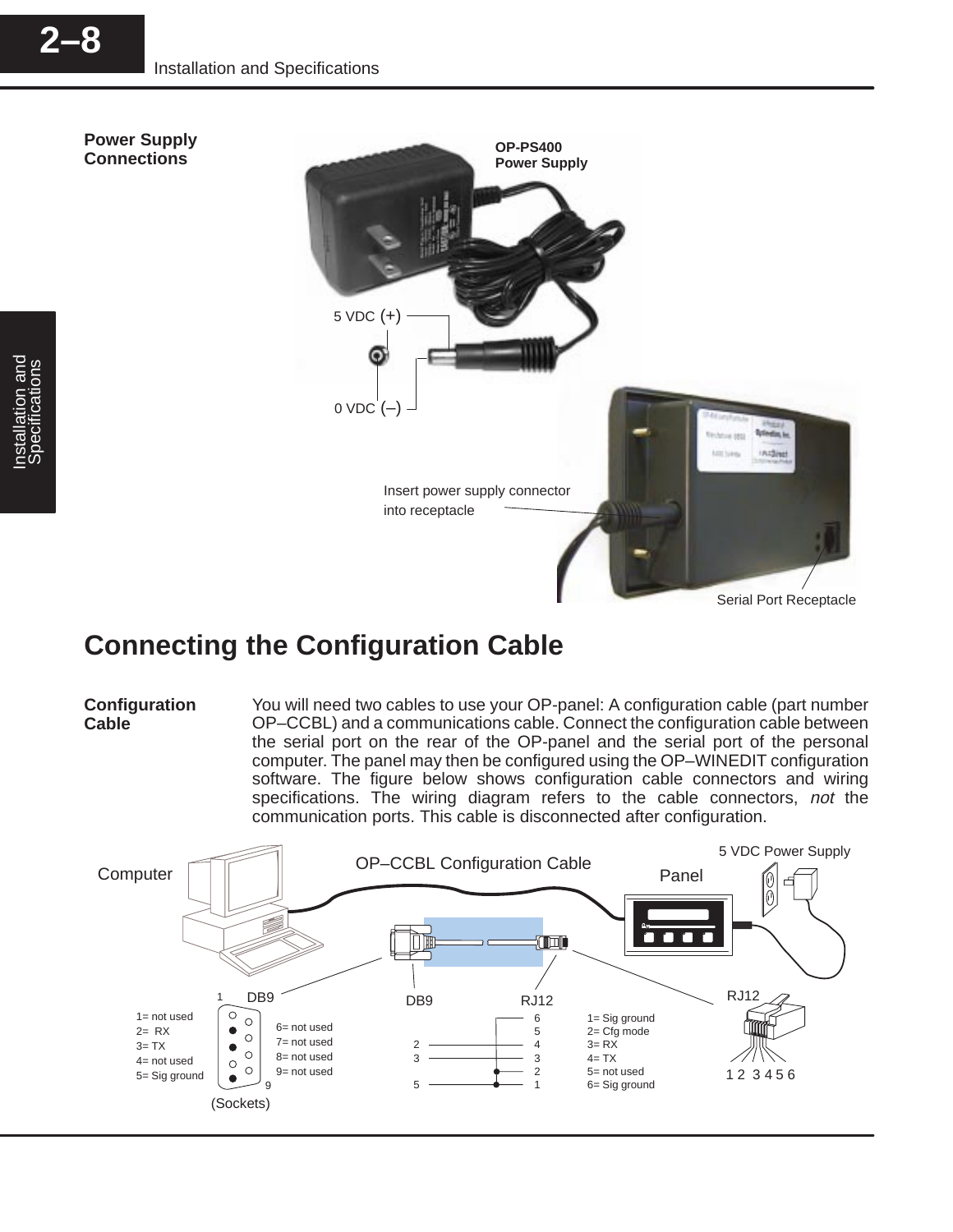#### **Selecting a Communications Cable**

After configuration, connect the communications cable between the OP-panel and the PLC. Use the following table to select the proper communications cable.

| <b>Cables for OP400 Series OptiMate Panel-to-PLC Connections</b> |                                     |                      |                    |  |
|------------------------------------------------------------------|-------------------------------------|----------------------|--------------------|--|
| <b>Family</b>                                                    | <b>CPU</b> (or other device)        | Port                 | <b>Cable</b>       |  |
| DirectLOGIC <sup>™</sup> DL05                                    | $D0-05xx$                           | Ports 1 and 2        | OP-2CBL-2          |  |
| DirectLOGIC <sup>™</sup> DL105                                   | $F1 - 130$                          | Only one             | OP-2CBL-2          |  |
| DirectLOGIC <sup>™</sup> DL205                                   | D2-230                              | Only one             | OP-2CBL-2          |  |
|                                                                  | D2-240                              | Top port             | OP-2CBL-2          |  |
|                                                                  |                                     | Bottom port          | OP-2CBL-2          |  |
|                                                                  | $D2 - 250$                          | Top port             | OP-2CBL-2          |  |
|                                                                  |                                     | Bottom port          | * (see note below) |  |
|                                                                  | D2-DCM (module)                     | Only port            | * (see note below) |  |
| DirectLOGIC ~ DL305                                              | D3-330                              | Requires DCU         | * (see note below) |  |
|                                                                  | D3-330P                             | Requires DCU         | * (see note below) |  |
|                                                                  | D3-340                              | Top port             | OP-3CBL-1          |  |
|                                                                  |                                     | Bottom port          | OP-3CBL-1          |  |
|                                                                  | D3-350                              | Top port             | OP-2CBL-2          |  |
|                                                                  |                                     | Bottom port          | * (see note below) |  |
| DirectLOGIC <sup>™</sup> DL405                                   | D4-430                              | Top port (15-pin)    | OP-4CBL-3          |  |
|                                                                  |                                     | Bottom port (25-pin) | * (see note below) |  |
|                                                                  | $D4 - 440$                          | Top port             | OP-4CBL-3          |  |
|                                                                  |                                     | Bottom port          | * (see note below) |  |
|                                                                  | D4-450                              | Phone Jack           | OP-2CBL-2          |  |
|                                                                  |                                     | Top port (15-pin)    | OP-4CBL-3          |  |
|                                                                  |                                     | Bottom port (25-pin) | * (see note below) |  |
|                                                                  | D4-DCM (module)                     | Only port            | * (see note below) |  |
|                                                                  | Slice I/O panels                    | Only one             | OP-4CBL-3          |  |
| TI305™ / SIMATIC <sup>®</sup> TI305™                             | 325-07, PPX:325-07                  | Requires DCU         | * (see note below) |  |
|                                                                  | 330-37, PPX:330-37                  | Requires DCU         | * (see note below) |  |
|                                                                  | 325S-07 (or 325 w/ Stage Kt)        | Requires DCU         | * (see note below) |  |
|                                                                  | 330S-37, PPX:330S-37                | Requires DCU         | * (see note below) |  |
|                                                                  | 335-37, PPX:335-37                  | Phone Jacks          | OP-3CBL-1          |  |
|                                                                  |                                     | If DCU is used       | * (see note below) |  |
| TI405 <sup>™</sup> / SIMATIC <sup>®</sup> TI405™                 | 425-CPU, PPX:425-CPU                | Only one             | OP-4CBL-3          |  |
|                                                                  | PPX:430-CPU                         | Top port (15-pin)    | OP-4CBL-3          |  |
|                                                                  |                                     | Bottom port (25-pin) | * (see note below) |  |
|                                                                  | 435-CPU, PPX:435-CPU                | Top port (15-pin)    | OP-4CBL-3          |  |
|                                                                  |                                     | Bottom port (25-pin) | * (see note below) |  |
|                                                                  | Smart Slice <sup>™</sup> I/O panels | Only one             | OP-4CBL-3          |  |
| Allen-Bradley <sup>™</sup> SLC 500                               | 5/03, 5/04                          | Bottom port          | OP-ACBL-3          |  |
| Allen-Bradley                                                    | MicroLogix                          | Only one             | OP-ACBL-4          |  |

\* **Note:** Pre-assembled cables for connecting to these ports are not supplied by **Automationdirect.com**; however, you can use the cable pinout diagrams in the following section to make your own cables.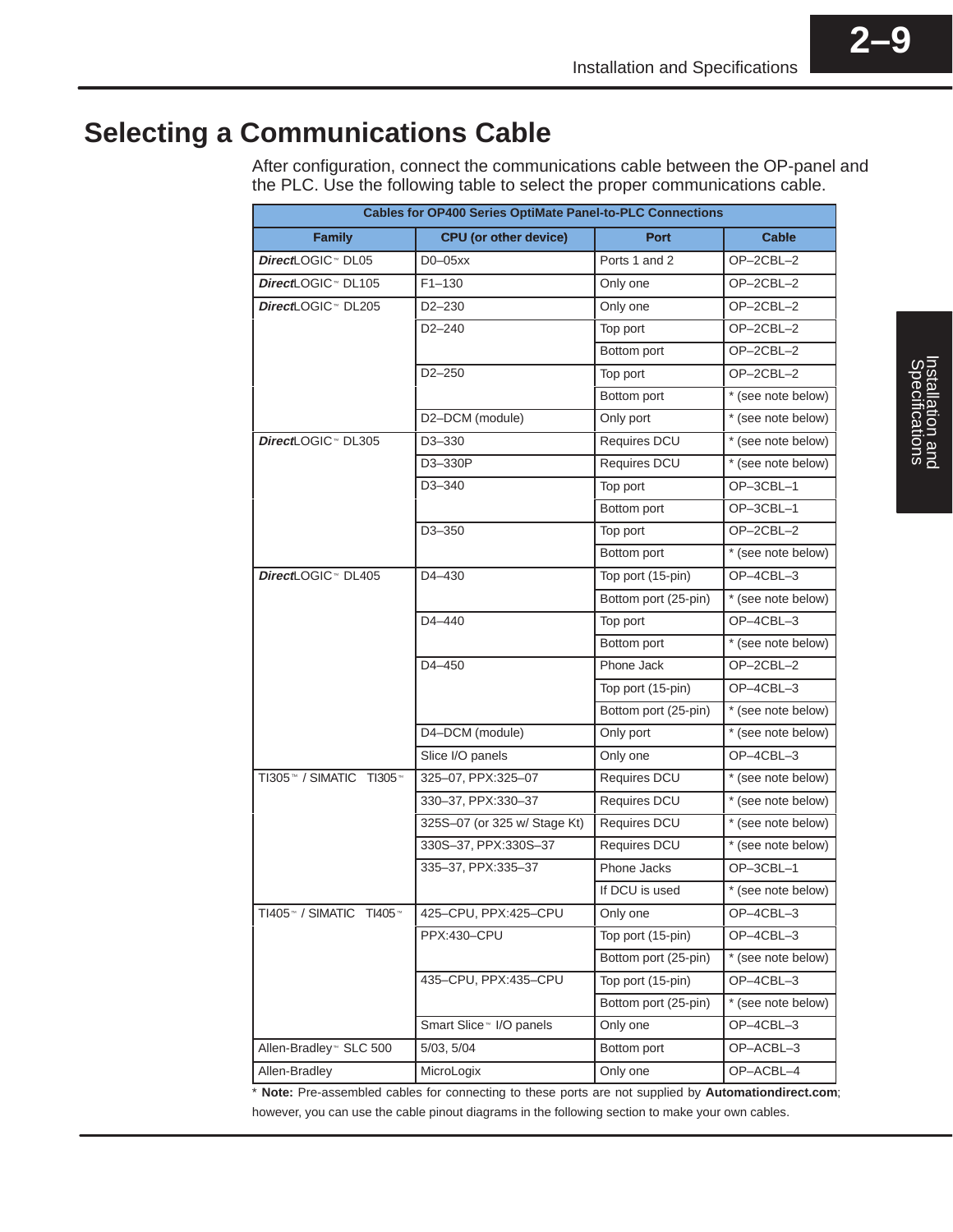#### **Communications Cable Details**

The drawings on this page are for cables which **are** supplied by **Automationdirect.com**. Use this page if you need to make your own cables. We recommend using 22 AWG shielded cable.